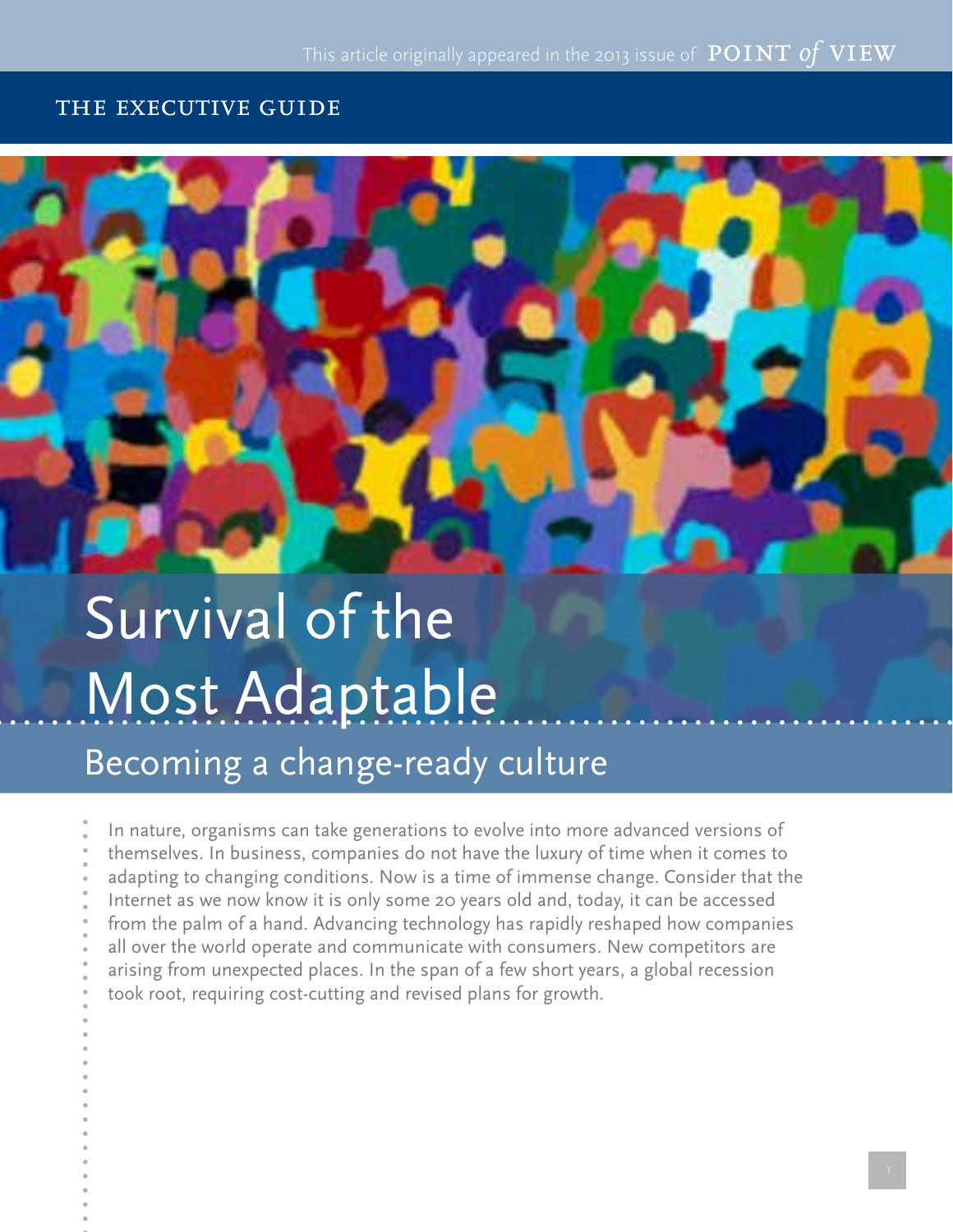To survive, some companies have had to dramatically remake themselves, from breaking into entirely new sectors to trading brick-and-mortar stores for an online presence. It is becoming clear that the sheer pace, pervasiveness and variety of change demand that a company's leadership cultivate a culture able to adapt and advance. Day-to-day changes can be subtle but, in sum, can make a significant impact depending on how the organization's leadership addresses (or does not address) them. Some organizations flounder in the midst of change, while others flourish due, in large part, to agile or what some might even characterize as Darwinian cultures — those that are able to quickly evaluate and shed weaknesses and build strength in new areas. From foresight about the potential silver linings of problems to a commitment to ongoing dialogue, change-ready leaders and the flexible cultures they build share certain traits that allow them to progress while others stand still.

| and their leaders. |  |  |  |  |  |  |  |  |
|--------------------|--|--|--|--|--|--|--|--|
|                    |  |  |  |  |  |  |  |  |

Although each company's culture is unique, we have found that leaders of companies that have demonstrated an affinity for adapting tend to share certain characteristics: ability to recognize the opportunity in a challenge; a focus on the right priorities; commitment to clear, candid communication; accountability; and promotion of creativity and entrepreneurship.

## Seeing what others can't

There are numerous cautionary tales about companies that were once market leaders but have faltered or outright failed due to an inability to recognize the need to change and act upon it. Yet, changing conditions can also present an opportunity for growth if a company's leadership recognizes and seizes it. Rather than reacting to external pressure, companies that are most successful are driven internally to get ahead of a change before it happens.

One company that was able to identify a way to succeed amid hardship was Milliken & Company. Industry observers and the company's past and present executives told *The Wall Street Journal* the story of change and innovation behind the company's ability to refocus and succeed at a time when many of its traditional textile industry competitors had shuttered their doors. The company diversified beyond its original niche and its senior leadership invested heavily in scientific research. According to Milliken's CEO, a large number of its management team have advanced degrees, with more than one-third holding Ph.D.s. To foster a culture that promotes and supports innovation, leaders let employees use a percentage of their time to pursue their own projects, with successful innovators given a greater amount of free time, and also brought in external experts to spark inspiration. Thanks to the proactive approach by its leaders, the company did not just weather the economic downturn, it thrived.

Deutsche Telekom, once simply a landline provider with a conservative business philosophy, recognized that the world of communications was changing for consumers. By investing in developing technology, focusing on consumers' changing behaviors and bringing in fresh, new leadership (the company's CEO is one of the youngest chief executives in Europe), Deutsche Telekom reinvented itself as an integrated telecommunications leader with a full suite of solutions for today's digital age.

# Keeping an eye on the prize

Leaders who are able to identify and zero in on strategic goals and guiding principles are often well-poised to promote change. When executives maintain a steady focus on central priorities, it serves as a compass and helps to ensure the organization will not get sidetracked by an unexpected event or evolving market conditions. As a result, energy is channeled, resources are deployed and time is spent on the issues most integral to the organization's strategy.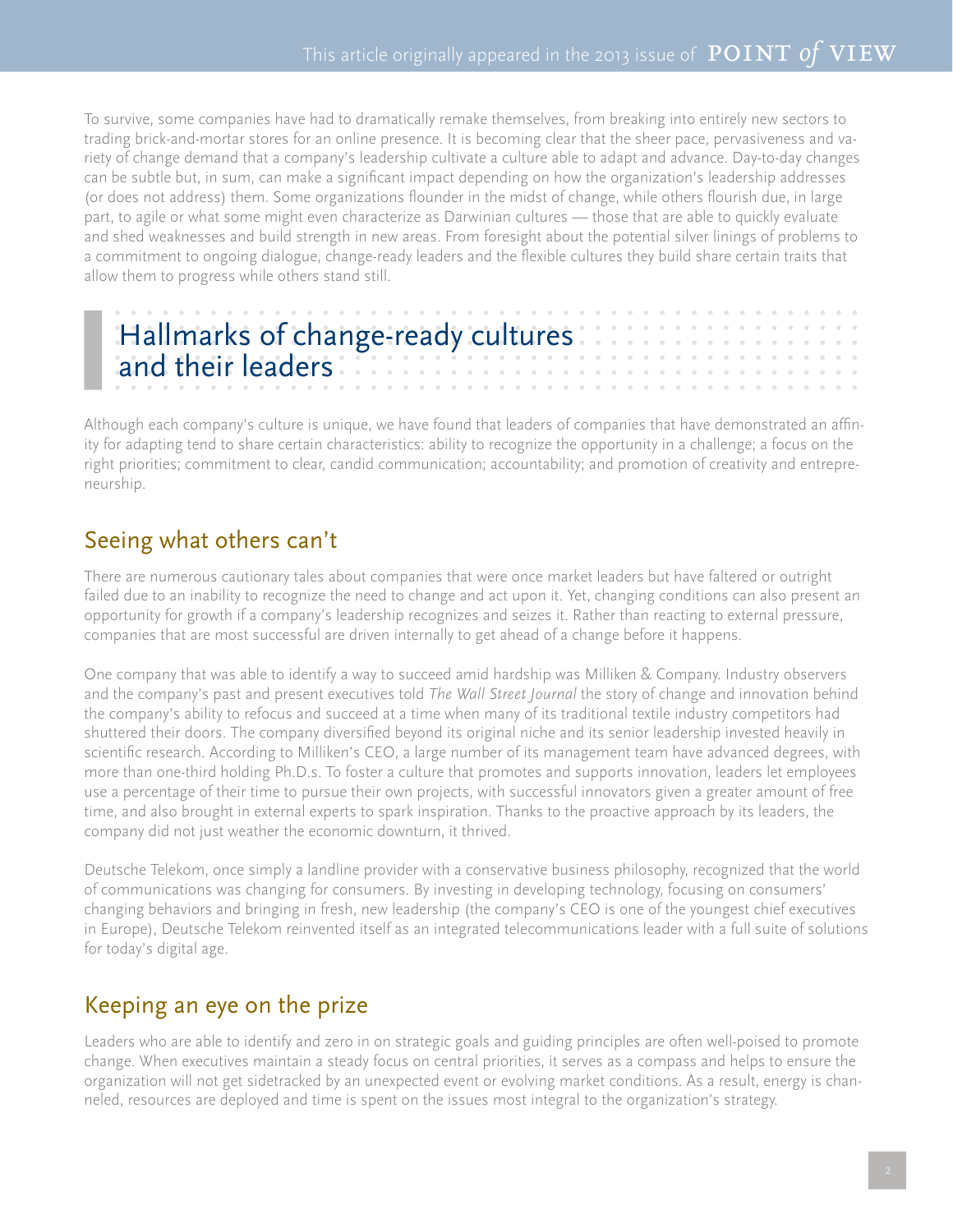# Are you really ready for change?

Leaders of companies at a crossroads often say they need a "change agent," someone who will radically alter the organization's course for the better. However, when actually presented with a change agent, many will opt for the tried-and-true choice, not the revolutionary.

Before pursuing an executive to spearhead a change, the first step an organization's leaders should take is to determine if the organization truly is ready for change. Here are a few questions leaders can ask themselves before embarking on large-scale change efforts:

 $\frac{1}{2}$  $\blacksquare$ 3

What is the level of our organizational readiness? Do we have the capabilities to change? It only makes sense to install a stronger motor if a car is in good shape. As business cycles and decision times shrink, many organizations have shifted toward matrix organizations, which can be more flexible to change than functional structures.

Are we doing the right thing? Are we making this change in order to follow the competition or are we acting as industry innovators? Companies that do not consider whether a change suits their strengths risk overburdening the organization, which can undermine efforts for improvement.

Does this leader have a track record of saying "no"? Saying "yes" is easy. But in order to successfully drive change, organizations need leaders who are not afraid of making unpopular decisions.

Jim Stengel, former global marketing officer of Procter & Gamble, studied 50,000 companies over 10 years and outlined the results in his book Grow. He found that the 50 best-performing companies are those driven by their ideals. Companies that answer the question of "what is our company's purpose?" and have leaders who clearly articulate those ideals and drive the message throughout the organization tend to enjoy sustained growth.

At Target Corporation, the answer to "why are we here?" is simple: the customer. "The guest is at the center of every conversation, from what happens if you're standing in line to check out to the starting point for every strategic conversation we're having in marketing or merchandising or IT," said Jeff Jones, CMO of Target. Target's guest-centric culture enables it to both react to and anticipate the evolving demands of its customers — undoubtedly some of the most important changes the retailer faces. To better embrace these developments, one of Jones' main goals is modernizing the function by employing new data and social media tools, aligning teams and, ultimately, enhancing creativity and accountability.

Understanding what does not need to or should not change can be equally as important as acknowledging areas for improvement when creating a successful and adaptable culture. At times, change is thought of in tandem with a tough challenge or crisis, yet not all change is spurred by the need to fix something. Some companies are not broken at all, but can reach even greater heights with a few adjustments.

"So many times, I think CMOs or many senior executives are brought into a situation that's in trouble and that's not the situation I entered," said Jones. "The culture of the company is by far one of the greatest strengths that make Target Target. When I joined, my challenge was: How do I build on the success?"

Leadership that grasps the nuances of change and takes the time to assess the situation before acting protects and preserves what works well.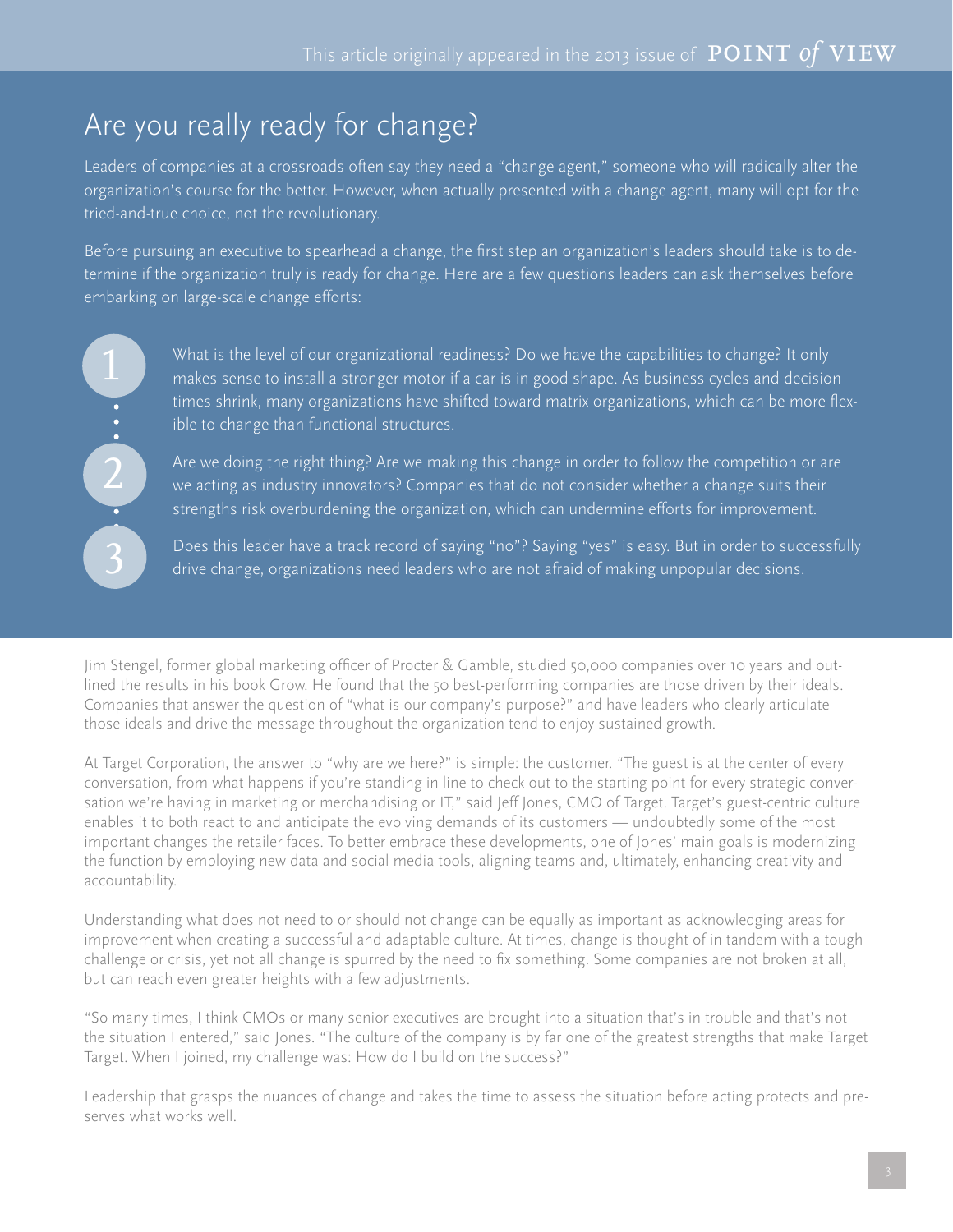However, companies in trouble often require fast and dramatic change. When Daniel Connors took the helm of Physiotherapy Associates, the company was in dire financial straits. The company was 51 days away from breaching its debt covenants, which would have triggered a Chapter 11 filing. Connors immediately took a dramatic approach. He called for the curtailing of all unnecessary and avoidable expenses until the end of the quarter, including clinic consumables and supplies. Any exceptions would need to be approved by him. On a conference call, Connors was asked what exactly those expenses included at the clinic level. He responded, "Everything." The staff member asked, "What about toilet paper?" He answered, somewhat jokingly, "I said everything!" That toilet paper story became a pervasive inside joke throughout the organization — a member of management even promised to get Connors a bronzed roll once the company was sold successfully. Supported by humor, his message that in both times of crisis and prosperity, the entire organization shares a collective responsibility for its expenditures and overall financial health was a powerful one.

### Conversation, not commands

Although vital to any company culture, businesses that are adaptable typically excel at communication. It's nearly impossible to adapt to change if there is not universal understanding about what that change is and what the organization is going to do about it. Leaders need to deliver a single, clear and consistent message about their goals and how the entire team can accomplish them. When changes are more dramatic than gradual, said David West, CEO of Del Monte, there also must be an explanation as to why the vision or strategy is changing. However, these messages do not have to originate solely from the top. Leaders of change-ready cultures act as ambassadors, tapping every level of the organization for good ideas.

Matt Shattock, president and CEO of Beam, is an advocate of soliciting feedback from the full range of stakeholders and doing so in a relaxed setting when possible to help inspire honest, candid feedback. "The 100-day plans everybody talks about was a critical exercise for me," he said. "I got around to as many of the locations in the company and to as many colleagues as possible and I asked them all the same questions: How are we doing? What are the things we are going to keep doing? Are there things you'd like to see us do differently to improve our performance? We also took the pulse of the organization to ask: Are we going too fast, are we going too slow? Is the change of the right nature? Is it serving the right results? The ability to stop, check in, listen and move forward is part of the process." This kind of open dialogue helps reinforce the culture of communication while garnering support for needed changes. Unscripted Q&A sessions and regularly scheduled get-togethers with small groups within the organization can also help foster a sense of transparency.

# Accountability

A change-ready culture is flexible, but not without structure. Adaptability will only benefit organizations in the short term unless it's combined with accountability. Organizations that are most successful at evolving treat change as a starting point, followed by the establishment and ongoing measurement of clear objectives. As the drivers of change, company leadership (and their change management skills) should be evaluated thoroughly. For instance, what does the P&L show in the quarters following the change implementation? Do surveys about employee satisfaction reflect greater happiness with the culture?

# Creativity and entrepreneurship

Encouraging creativity and personal ownership among all levels of employees advances the goals of the entire organization. By injecting a sense of entrepreneurship into Beam's culture, Shattock believed the company could become an industry pioneer. The company's launch as a standalone public company in 2011 was also a catalyst that galvanized the organization, inspiring a shareholder mindset that helped to unify and energize across ranks.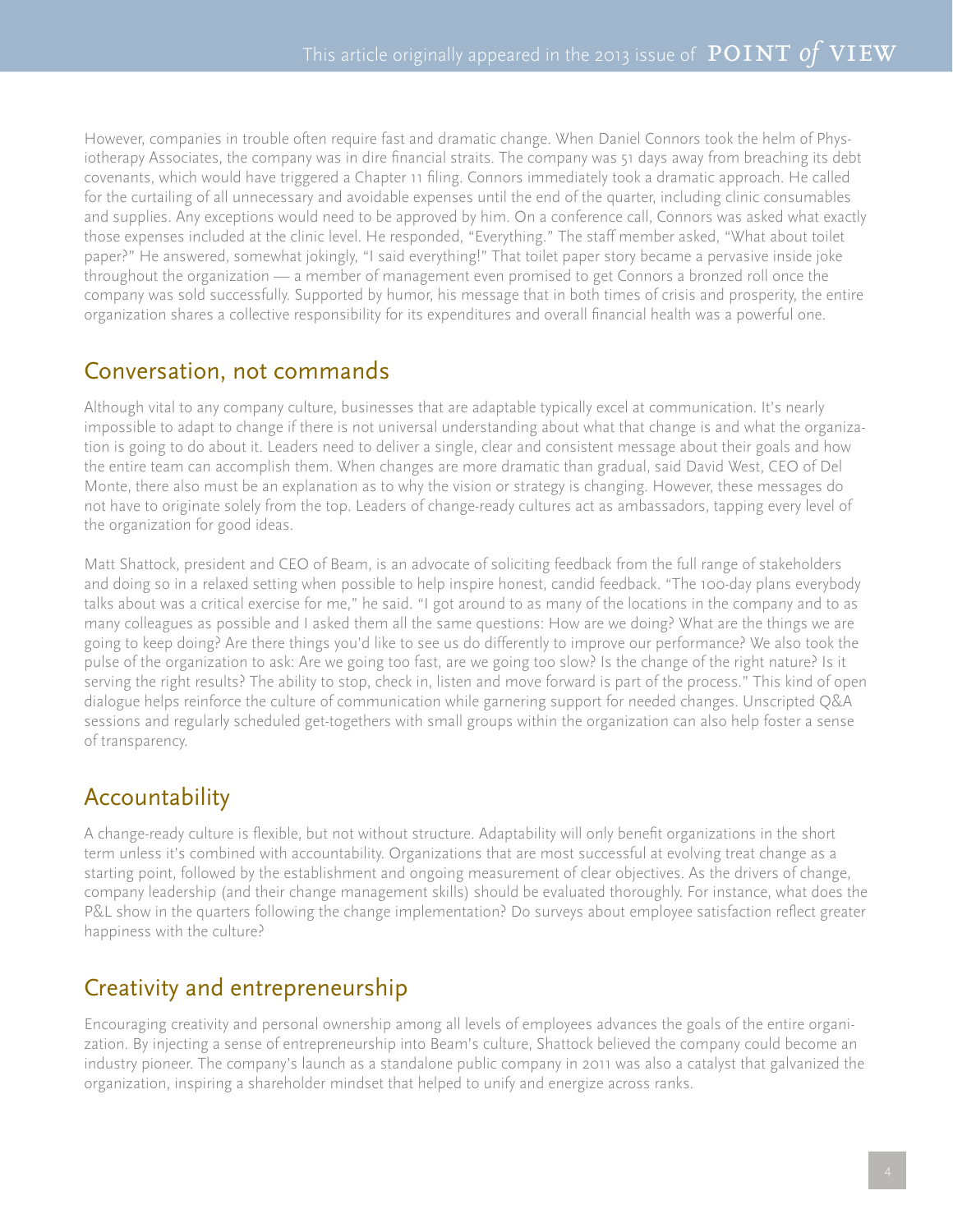One of the key ways to instill a sense of entrepreneurship is empowering people to make choices and take actions that help run the business. Adopting best practices suggested by stakeholders, such as tweaking flavor for a food and beverage company or streamlining a retail website, and adopting them company-wide tangibly reflects a commitment to a collective ownership mentality.

Organizations that provide opportunities for their people to learn and expand beyond their comfort zones can also spur creativity and foster a mindset that transcends silos. "When I started my career specializing in finance, someone took a risk on me to give me strategy experience, and later I went from being a CFO to heading sales," said West. "I thought of myself as a business person first and a finance person second, and that mindset has served me well in my different roles. Take risks on people early in their careers, when it's less costly and risky, and move them around to different functions."

In addition, fun at work, though at times dismissed as frivolous, can greatly contribute to a company's success. The surprise takeaway for Stengel from his research was that employees of the study's best-performing 50 companies found work enjoyable, including organizations such as IBM, Zappos and Lindt.

In the past, companies could follow the same strategy for 30 years. Those days are gone. The pace of change has accelerated — the market once sparked companies to change approximately every seven years, but now that time has been cut in half, or even less in some industries. A major lesson from those who have created a change-ready culture is that there is no end point. One change may be addressed, but others are always emerging. Great cultures do not stay great on their own. They must be maintained through the consistent efforts of the whole organization and its leadership. Even the best companies can become extinct if their cultures are not nurtured.

# Leading a change-ready culture

Strong leadership can help fight organizational inertia, one of the biggest barriers to successful change. Thus, leaders must set the example from the top when establishing and maintaining a change-ready culture. Here are some best practices shared by architects of adaptable cultures:

> Find a guru. Identify one or more mentors who have been entrenched in the organization and understand the culture. A new leader brought in to spur change does not have long to develop the intimacy he/she needs with the business and its stakeholders' needs and aspirations. These inside advisers can help newcomers shorten their learning curve and avoid the missteps that come from trying to exact change with too little information.

> Form an alliance. Align with colleagues to build trust while also obtaining important insights into the internal dynamics and perceptions that may hinder progress. Leaders who partner with senior functional executives, including the top human resources executive, and other key business leaders are in a better position to secure the acceptance and support needed to execute changes. In addition, leaders should check in with their colleagues and mentors on a regular basis to evaluate their performance.